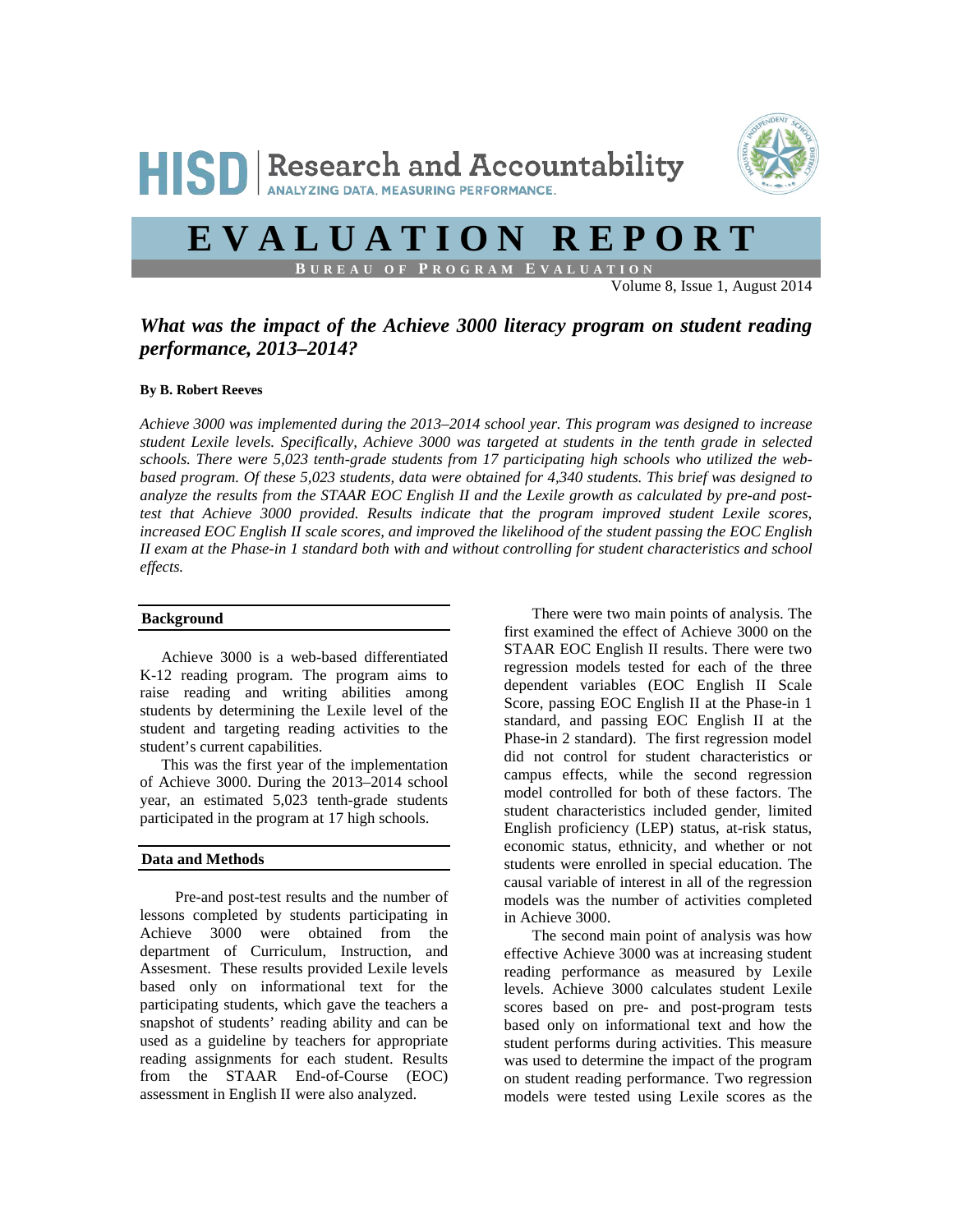dependent variable for the 2,782 students. The first analyses did not control for school attended or student characteristics, as listed above, while the second did. Again, the causal variable of interest was the number of activities completed in Achieve 3000.

The majority of students at schools that utilized the program were historically low performing. As illustrated by **Figure 1**, students who attended schools that did not receive Achieve 3000 had a 62.7% passing rate at the Phase-in 1 standard on the 2013 EOC English I Reading, while the schools that did receive the program had a 51.3% passing rate. This introduces a selection bias and limits the analysis of direct HISD comparisons that a random assignment would have provided.

Another limitation relates to schools not systematically implementing the program across the district. Therefore, all results discussing the overall effectiveness of Achieve 3000 are based on the program being implemented at the campus and not on a specific method of implementation.

#### **What was the implementation process for Achieve 3000?**

This was Achieve 3000's first year of implementation in HISD. Participation was voluntary and schools requested and received professional development and licenses for the Achieve 3000 program. Seventeen campuses received licenses: Furr, Jones, Kashmere, Lee, Eastwood Academy, Madison, Sterling, Waltrip, Washington, Wheatley, Worthing, Sharpstown, Scarborough, Westside, Sam Houston Math, Science, and Technology, Houston Academy of International Studies, and North Forest High. At



the school level, each campus selected students for program participation based on their own criteria.

The professional development for program implementation varied by campus. The first set of schools (Eastwood, Jones, Kashmere, Waltrip, Houston Academy for International Studies, and Worthing high schools) received one day of professional development services and a maximum platform access for 100 students. The next set of schools (Furr, Scarborough, Sterling, and Wheatley high schools) received two days of professional development services and a maximum platform access for 250 students. The third group (Lee and Sharpstown high schools) received two days of professional development services and platform access for a maximum of 375 students. The next group (Sam Houston and Madison high schools) received platform access for up to 500 students and three days of professional development services. Finally, Westside High School received three days of professional development training and platform access for up to 675 students. Although the original contract had a set number of licenses, Achieve 3000 allowed additional students to receive access at no additional cost to HISD.

HISD spent a total of \$242,315 for use of the program and training from July 1, 2013 to June 30, 2014. Students who received licenses could complete as many activities as desired and had access to the program both inside and outside of school for the academic year. If each license received was used and each student was to reach the goal of 40 total activities, the district will have paid approximately \$1.22 per activity. If each student completed 80 activities, the district would have paid approximately \$0.61 per activity.

## **What were the demographic characteristics of HISD students who participated in Achieve 3000?**

There were 12,697 tenth-grade students in HISD during the 2013–14 schools year. Of these students, 5,023 participated in the Achieve 3000 program. Data were available for 4,340 of the participants. There were 2,184 students who completed at least one activity in the Achieve 3000 program, 700 who completed more than five activities, 230 completed at least 10 activities, 59 completed at least 20 activities, and only eight completed at least the recommended 40 activities.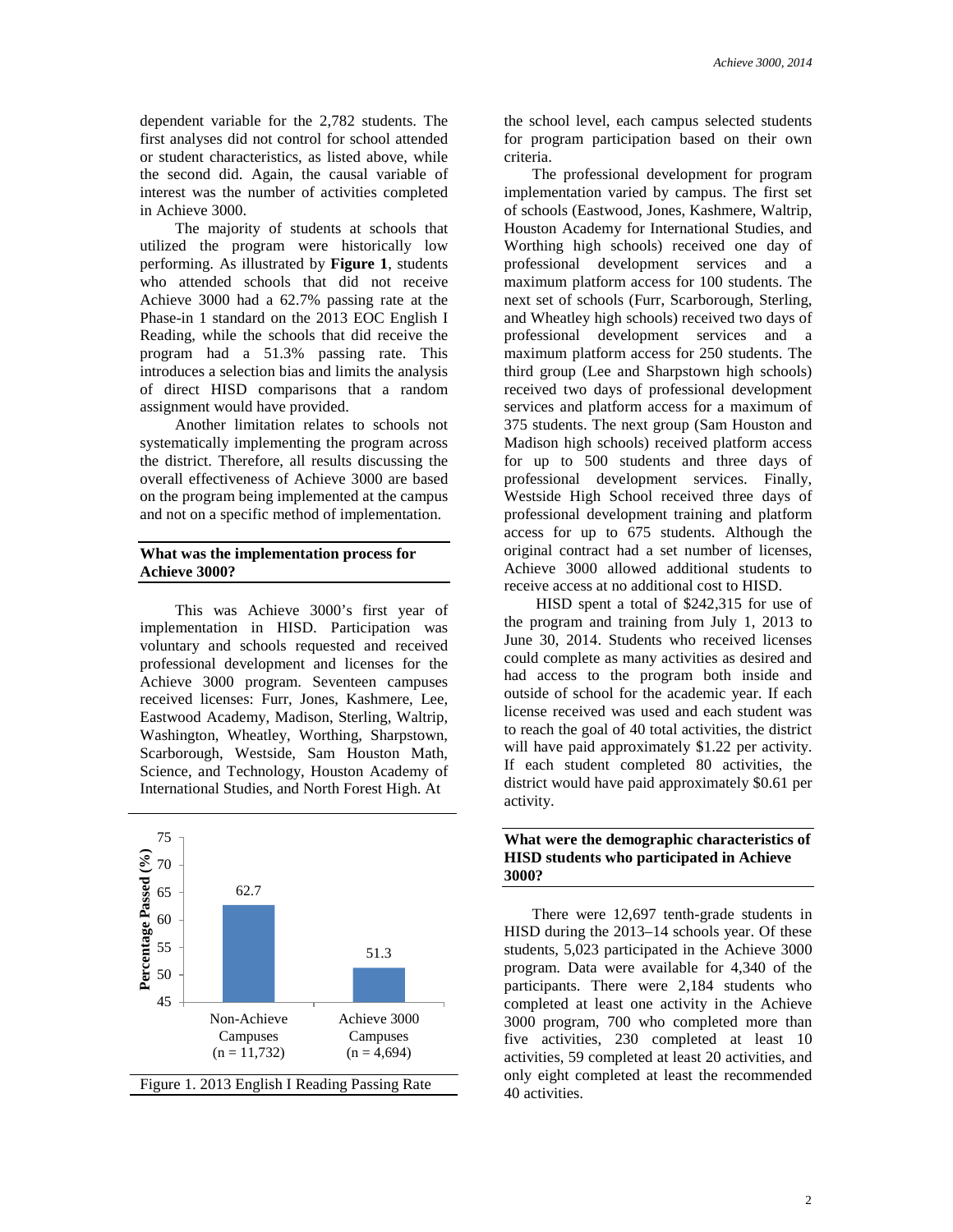| Table 1. Demographic Data for Achieve 3000 Students Compared to HISD 10 <sup>th</sup> Grade Students, 2013–2014 |                             |               |                                     |               |                                           |               |  |
|-----------------------------------------------------------------------------------------------------------------|-----------------------------|---------------|-------------------------------------|---------------|-------------------------------------------|---------------|--|
| <b>Variables</b>                                                                                                | HISD 10th<br><b>Graders</b> |               | Achieve 3000 10th<br><b>Graders</b> |               | <b>Completed at least One</b><br>activity |               |  |
|                                                                                                                 | N                           | $\frac{0}{0}$ | N                                   | $\frac{6}{6}$ | N                                         | $\frac{6}{6}$ |  |
| <b>Total Enrollment</b>                                                                                         | 12,697                      |               | 4,340                               |               | 2,184                                     |               |  |
| Gender                                                                                                          |                             |               |                                     |               |                                           |               |  |
| Male                                                                                                            | 6,396                       | 50.4          | 2,304                               | 53.1          | 1,179                                     | 54            |  |
| Female                                                                                                          | 6,301                       | 49.6          | 2,036                               | 46.9          | 1,005                                     | 46            |  |
| Ethnicity                                                                                                       |                             |               |                                     |               |                                           |               |  |
| African American                                                                                                | 3,356                       | 26.4          | 1,387                               | 32            | 673                                       | 30.8          |  |
| Asian/Pacific Islander                                                                                          | 469                         | 3.7           | 77                                  | 1.8           | 32                                        | 1.5           |  |
| American Indian                                                                                                 | 45                          | 0.4           | 16                                  | 0.4           | 10                                        | 0.5           |  |
| Hispanic                                                                                                        | 7,338                       | 57.8          | 2,605                               | 60            | 1,391                                     | 63.7          |  |
| White                                                                                                           | 1,377                       | 10.8          | 228                                 | 5.3           | 68                                        | 3.1           |  |
| Two or More                                                                                                     | 112                         | 0.9           | 27                                  | 0.6           | 10                                        | 0.5           |  |
| Econ Dis                                                                                                        | 9,167                       | 72.2          | 3,470                               | 80            | 1,824                                     | 83.5          |  |
| At-Risk                                                                                                         | 7,814                       | 61.5          | 3,026                               | 69.7          | 1,533                                     | 70.2          |  |
| <b>Special Education</b>                                                                                        | 1,185                       | 9.3           | 443                                 | 10.2          | 173                                       | 7.9           |  |
| <b>LEP</b>                                                                                                      | 1,253                       | 9.9           | 523                                 | 12.1          | 258                                       | 11.8          |  |
| Gifted/Talented                                                                                                 | 1,966                       | 15.5          | 498                                 | 11.5          | 223                                       | 10.2          |  |
| Source: PEIMS 2013 Fall Snapshot                                                                                |                             |               |                                     |               |                                           |               |  |

Comparing the population of participating students to all HISD students, the demographic characteristics were similar but not identical (see **Table 1**). More males (53.1%) were represented in the program compared to males in the HISD student population (50.4%). There was also a higher percentage of African American (32% vs. 26.4%) and Hispanic students (60% vs. 57.8%), and a lower percentage of Asian/Pacific Islander (1.8% vs. 3.7%) and White students (5.3% vs. 10.8%) who participated in the program than in HISD. Economically disadvantaged, at-risk, special education, and LEP students had a higher representation in the Achieve 3000 program than in HISD, while the gifted and talented students had a lower representation.

There were also no large demographic differences between those enrolled in the Achieve 3000 program and those who completed at least one activity. White, African American, special education, LEP, and gifted and talented students had a lower rate of activity completion, while Hispanic and economically-disadvantaged students had a noticeably higher participation rate. The specific demographic breakdown is presented in Table 1.

## **Has usage of Achieve 3000 increased student performance on the STAAR EOC English II?**

To assess the ability of Achieve 3000 to increase student performance on the STAAR EOC English II, the effect on increasing scale scores and the probability of the student passing

at the Phase-in 1 and Phase-in 2 standards was examined. The results of these analyses are presented in **Appendix A**, **Table 1** (see page 7).

#### *Scale Score*

The average EOC English II scale score for all HISD students during the 2013–14 school year was 3826. Non-Achieve 3000 average scale scores were 3947 and students who completed at least one activity of the Achieve 3000 program averaged a scale score of 3841. To pass the EOC English II exam at the Phase-in 1 standard, a student needed to have at least a 3750 scale score. They needed at least a scale score of 3900



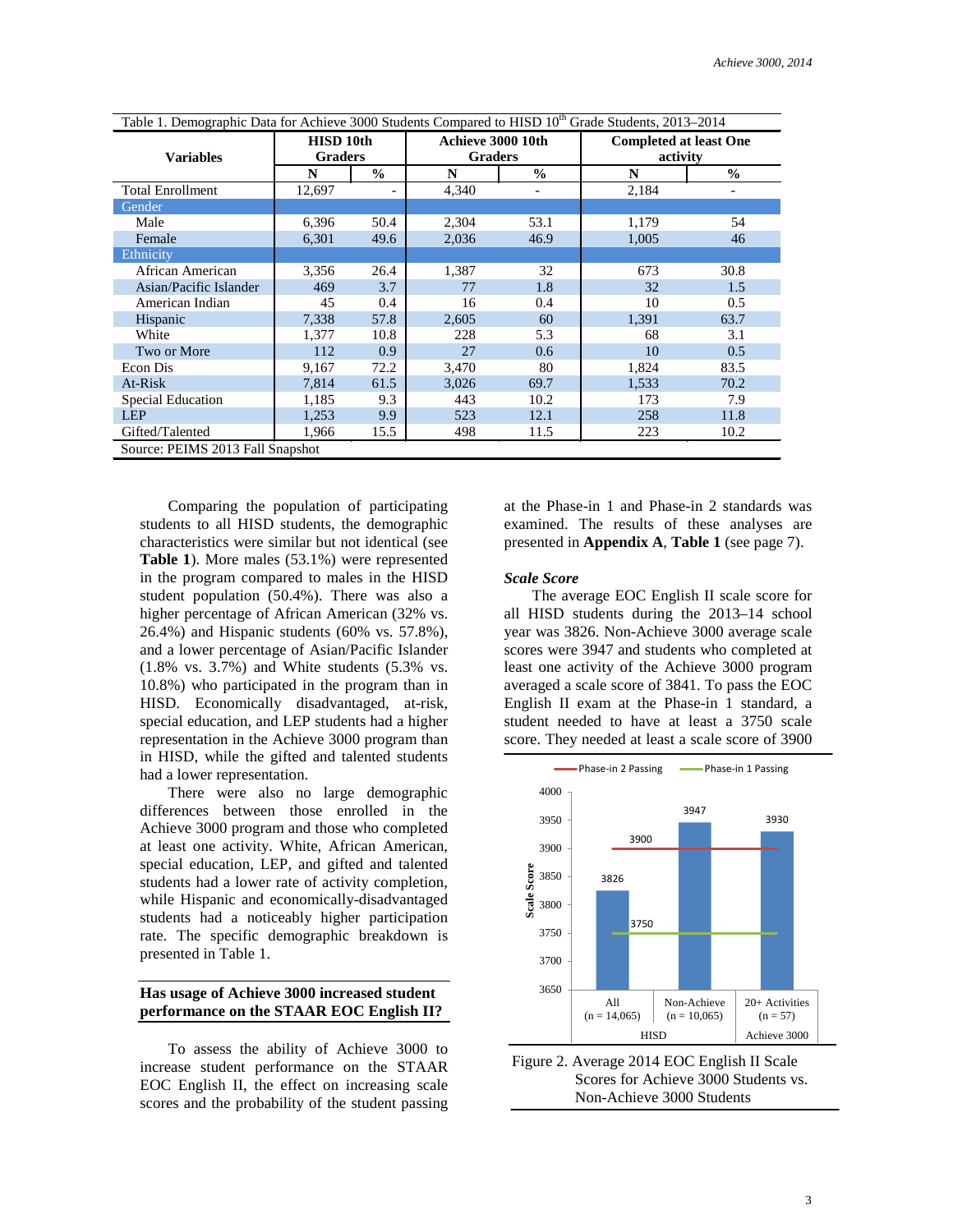to pass at the Phase-in 2 standard. As illustrated in **Figure 2**, the average scale score for students who completed at least 20 activities (3930) and the average scale score for non-Achieve 3000 students (3947) was higher than the Phase-in 2 standard, while the average scale score for all HISD students (3826) was below the Phase-in 2 standard but above the Phase-in 1 standard. **Appendix B**, **Figure 1** provides a more detailed graph of this information showing average scale scores for Achieve 3000 students based on the number of activities completed (see page 8).

Graphically, there was a positive correlation between scale scores and the number of activities completed. Statistically, the number of activities had a positive and statistically significant effect on the EOC English II scale score regardless of school or student characteristics.

When there were no characteristics controlled for, the number of activities completed was significant at the  $p < 0.01$  level and shows approximately a seven point increase in the scale score for each activity completed. However, the  $R^2$  was only .0044. Therefore, the model explained less than 1% of the variance in scale scores.

When student characteristics and school attended were controlled for, the number of activities completed was still significant, though only at the  $p < 0.05$  level. The magnitude of the effect was reduced to approximately a three point increase for each activity completed. However, the  $R^2$  increased to .51. Therefore, the model explains over 50% of the variance in EOC scale scores.

## *Passing EOC English II at the Phase-in 1 Standard*

To determine the effectiveness of completed activities on whether or not students passed the EOC English II exam at the Phase-in 1 standard, two probit models were used. The first did not control for student characteristics and school attended, while the second one did. The results and marginal effects were both positive and statistically significant for the number of activities completed in both models. These results are illustrated in **Appendix B, Figure 2**  (see page 8). **Figure 3** provides a snapshot of Appendix B, Figure 2. It illustrates the 2014 EOC English II passing rate at the Phase-in 1 standard for all HISD tenth-grade students, tenth-grade students who attended campuses





without the Achieve 3000 program, and students who completed at least 20 activities of the Achieve 3000 program.

As predicted by the previous 2012–13 EOC Reading 1 results presented earlier, the campuses without the Achieve 3000 program outperformed the campuses with the program. This further illustrates that analysis should only include campuses that obtained access to Achieve 3000 due to selection bias.

Without controlling for students or the school attended, activities completed was significant at the  $p < 0.01$  level and had a marginal effect of .008 which was also significant at the  $p < 0.01$ level. The pseudo- $R^2$  was also very low at .0038, meaning the model explained less than 1% of the variance in passing the EOC English II exam at the Phase-in 1 standard.

Once the student characteristics and school attended are controlled, the coefficient and marginal effects for activities completed both decrease, but are still significant at the  $p < 0.05$ level. The pseudo- $R^2$  for this model is .26, with the model explaining 26% of the variance.

**Appendix B**, **Figure 3** (see page 9) illustrates the predicted probability of passing the EOC English II exam at the Phase-in 1 standard. The predicted probability was created by using the probit model which controlled for school attended and demographic variables, assigned each variable it's mean value, and allowed the activities variable to vary. The predicted probability shows what the expected passing rate of the EOC English II exam at the Phase-in 1 standard would have been if each tenth-grade student at the schools that received licenses had completed the designated number of activities.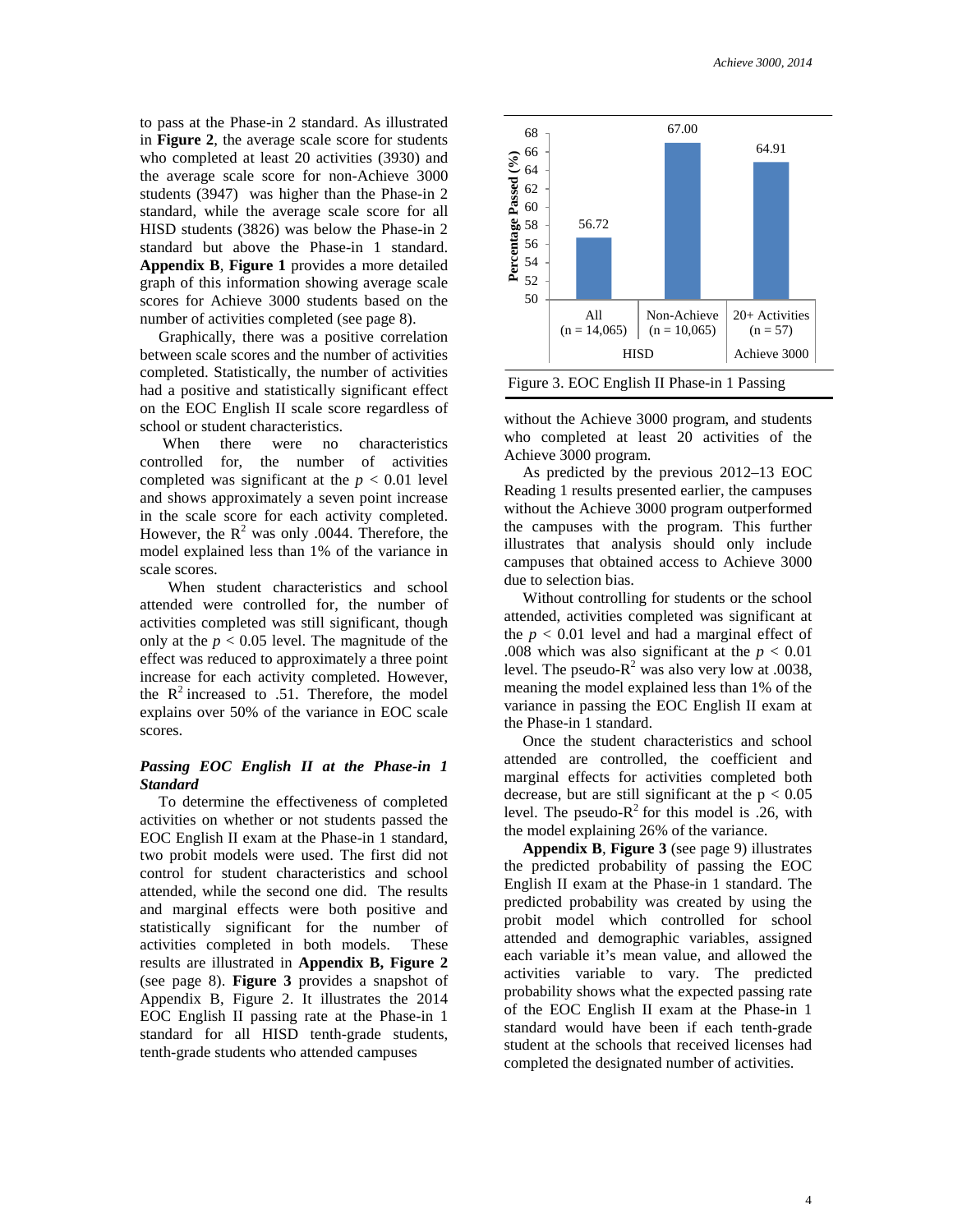

## *Passing EOC English II at the Phase-in 2 Standard*

The same methodology was used to examine passing rates at the Phase-in 1 standard was used to examine the effectiveness of completed activities on whether or not students passed the EOC English II exam at the Phase-in 2 standard. When school attended and student characteristics were omitted, the number of activities completed no longer had a statistically significant effect. The results are presented in Appendix A, Table 1 (see page 7) and illustrated in **Appendix B**, **Figure 4** (see page 9). **Figure 4** provides a snapshot of Appendix B, Figure 4. It illustrates the 2014 EOC English II passing rate at the Phase-in 2 standard for all HISD tenth-grade students, tenth-grade students who attended campuses without the Achieve 3000 program, and students who completed at least 20 activities of the Achieve 3000 program.

Without controlling for student characteristics or the school attended, the activities completed was significant at the  $p < 0.05$  level and had a marginal effect of .004, which was also significant at the  $p < 0.05$  level. The pseudo- $R^2$ was also very low at .0011, meaning the model explained less than 1% of the variance in passing the EOC English II exam at the Phase-in 2 standard.

Once the student characteristics and school attended were controlled, the coefficient and marginal effects for activities both become statistically insignificant ( $p = .62$ ). Therefore, Achieve 3000 had no statistically significant effect on students passing the EOC English II exam at the Phase-in 2 standard.

#### *HISD Comparison*

Since each campus obtained a limited number of Achieve 3000 licenses, a comparison could be made with those students who did not have access. A two-sample t-test showed a statistically significant difference between the students who had access to the program ( $p = 0.00$ ), where students with access to the program performed better.

Due to the lack of fidelity in determining which students obtain access to the program at the individual campuses, the t-test cannot be stated as an indicator of program success.

#### *Cost-Benefit Analysis*

Achieve 3000 has shown to have a positive effect on EOC English II outcomes, but the cost of the program must be considered when analyzing the benefit to the district. As shown earlier, there was \$242,315 spent on the program for the 2013-14 school year. If 40 activities were completed for each license, then a total of 198,000 would have been completed and the district would have paid \$1.22 per activity

In practice, only 11,107 activities were completed by the students that had data available. It cost a total of \$21.82 per lesson completed, for a gain of approximately three points in the scale score, and an increase of about half a percentage point to the mean conditional probability of a single student passing the EOC English II exam at the Phase-in 1 standard.

## **Was there an impact on the reading performance of students who participated in Achieve 3000?**

**Appendix B**, **Figure 5** (see page 10) shows student Lexile level by the number of activities completed. **Figure 5** provides a snapshot of Appendix B, Figure 5, and shows the Lexile level for all students who had access to Achieve 3000 and received a Lexile score, completed at least one activity, and completed at least 20 activities. As seen with student performance on the EOC English II exam, participation in activities increased student reading outcomes.

Two regression models measuring the impact of completing activities in Achieve 3000 on student Lexile levels are presented in **Appendix A**, **Table 2** (see page 7).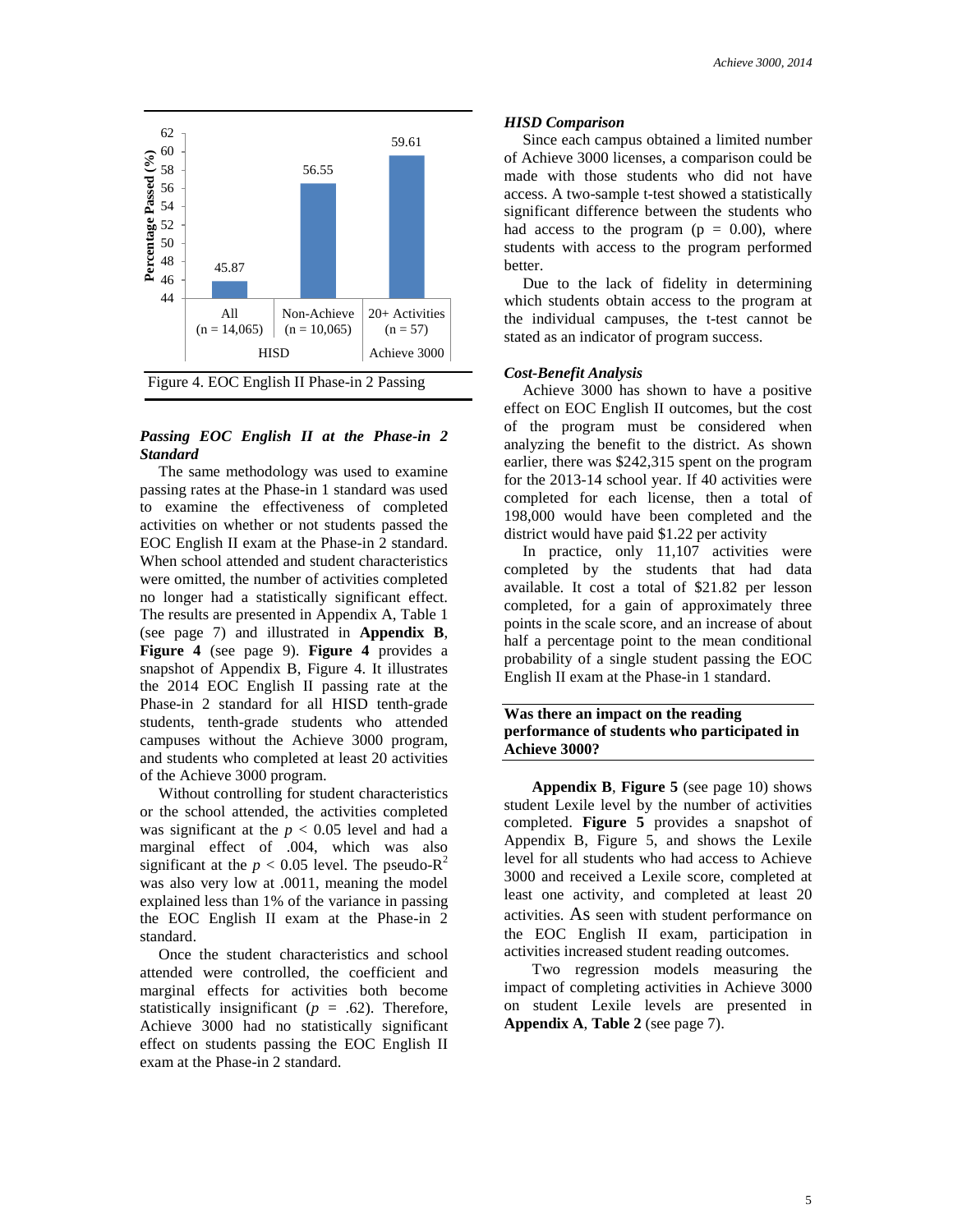



Both regression test results showed a statistically significant positive effect of activities completed on the Lexile level at the *p* < 0.01 level. Without controlling for school effects and student characteristics, the model showed a 10.8 point increase in Lexile level for each activity completed with an  $R^2$  of .02. This model explained 2% of the variance.

Once student characteristics and school attended were controlled, the effect reflects a 4.6 gain in Lexile level for each activity completed, with an  $R^2$  of .25. Therefore, the model then explained 25% of the variance.

Using the same calculations as the previous section, the district paid \$21.82 for each gain of 4.6 to the Lexile level per student.

#### **Conclusions**

The data show that the Achieve 3000 program had a positive effect on reading outcomes for students that participated in this program and completed activities. However, current implementation fidelity is questionable. This limits the program's potential impact on student reading scores. Given that this is the first year of implementation, the program performed well for those students who utilized it for at least five activities. Future analysis is needed with full implementation.

The current cost per activity is relatively high compared to the benefit being derived. Regular classroom use and adherence to the minimum expected activity completion agreed upon before license distribution may greatly improve the cost-benefit of the program. Program implementation with fidelity targeting students who will benefit the most from the program should greatly improve tenth-grade EOC English II passing rates at the Phase-in 1 standard.

For additional information contact the HISD Department of Research and Accountability at 713-556-6700 or e-mail Research@Houstonisd.org.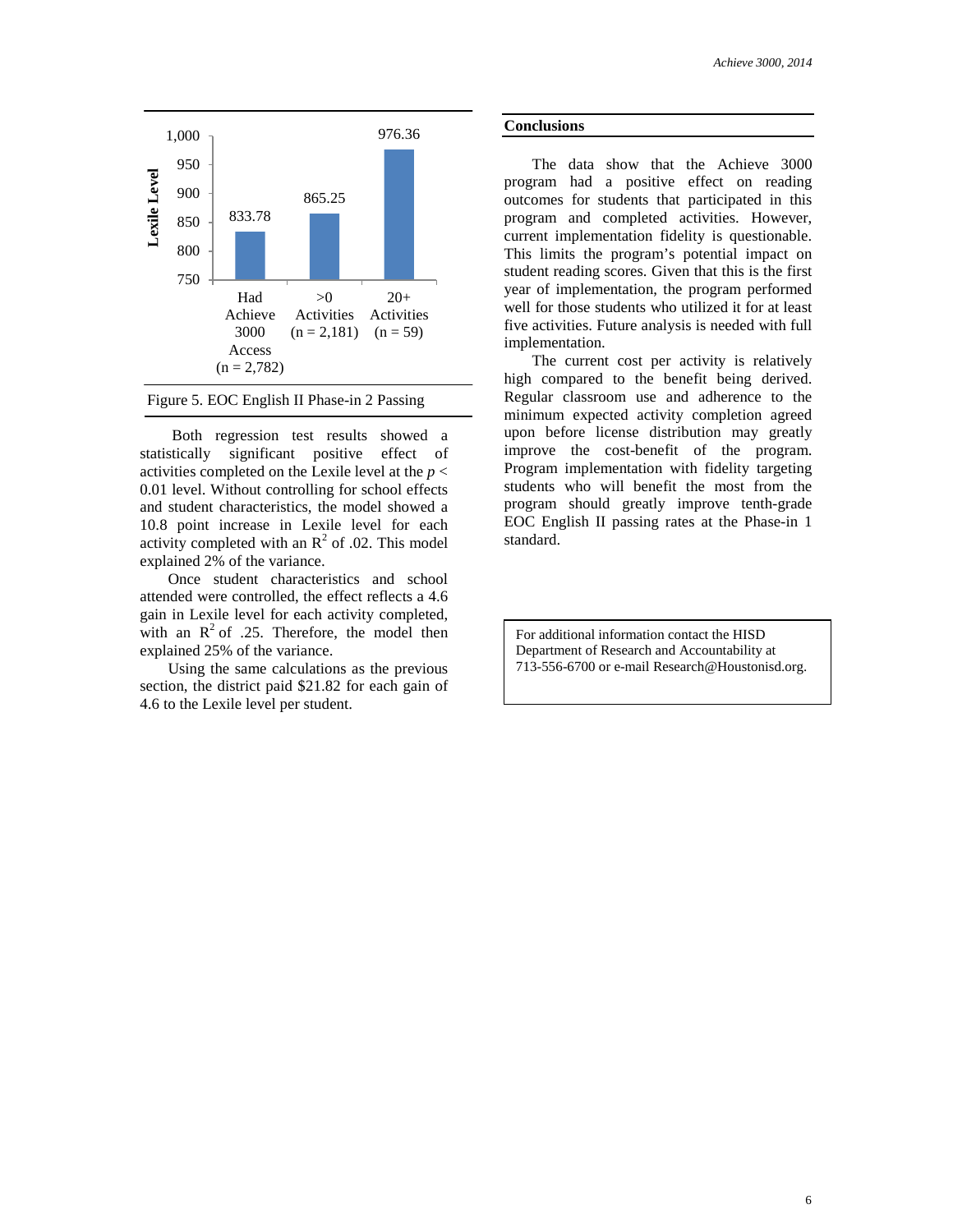## **Appendix A: Tables**

| <b>Table 1</b><br><b>Effect of Achieve 3000 on EOC English II Results</b> |                     |                    |                                   |                     |                    |                    |                                   |                    |                |                |
|---------------------------------------------------------------------------|---------------------|--------------------|-----------------------------------|---------------------|--------------------|--------------------|-----------------------------------|--------------------|----------------|----------------|
| <b>Variables</b>                                                          | <b>Scale Score</b>  |                    | Passing EOC English II Phase-in 1 |                     |                    |                    | Passing EOC English II Phase-in-2 |                    |                |                |
|                                                                           | (1)                 | (2)                | (3)                               | <b>MFX</b>          | (4)                | <b>MFX</b>         | (5)                               | <b>MFX</b>         | (6)            | <b>MFX</b>     |
| Activities<br>Completed                                                   | $6.68***$<br>(1.56) | $2.96**$<br>(1.21) | $.019***$<br>(.004)               | $.008***$<br>(.002) | $.011**$<br>(.005) | $.004**$<br>(.001) | $.01**$<br>0.004)                 | $.004**$<br>(.002) | .002<br>(.005) | .001<br>(.001) |
| <b>Controlled:</b>                                                        |                     |                    |                                   |                     |                    |                    |                                   |                    |                |                |
| Student<br><b>Characteristics</b>                                         | N <sub>o</sub>      | Yes                | N <sub>o</sub>                    | N <sub>0</sub>      | Yes                | Yes                | No.                               | No.                | Yes            | Yes            |
| High School                                                               | N <sub>0</sub>      | Yes                | N <sub>0</sub>                    | N <sub>0</sub>      | Yes                | <b>Yes</b>         | No.                               | No.                | <b>Yes</b>     | Yes            |
| N                                                                         | 4.148               | 4,148              | 4,148                             |                     | 4,148              |                    | 4.148                             |                    | 4,148          |                |
| R-Squared                                                                 | 0.004               | .51                | .0038                             |                     | .26                |                    | .0011                             |                    | .28            |                |

Note: Standard errors are in parenthesis. Columns (1) and (2) are OLS regressions with EOC English II Scale Score as the dependent variable. Columns (3) and (4) are probit regressions with whether or not the student passed the EOC English II exam as the dependent variable. For a full table of results including student characteristic and high school outcomes, please contact the HISD's Department of Research and Accountability.

\*p<.10 \*\*p<.05 \*\*\*p<.01

| <b>Table 2</b>                                 |                     |                     |  |  |  |  |  |
|------------------------------------------------|---------------------|---------------------|--|--|--|--|--|
| <b>Effect of Achieve 3000 on Lexile Scores</b> |                     |                     |  |  |  |  |  |
|                                                | <b>Lexile Score</b> |                     |  |  |  |  |  |
| <b>Variables</b>                               | (1)                 | (2)                 |  |  |  |  |  |
| <b>Activities Completed</b>                    | 10.82***<br>(1.35)  | $4.63***$<br>(1.45) |  |  |  |  |  |
| Controlled:                                    |                     |                     |  |  |  |  |  |
| <b>Student Characteristics</b>                 | N <sub>0</sub>      | Yes                 |  |  |  |  |  |
| High School                                    | N <sub>0</sub>      | Yes                 |  |  |  |  |  |
| N                                              | 2,782               | 2,676               |  |  |  |  |  |
| R-Squared                                      | .02                 | .25                 |  |  |  |  |  |

Note: Standard errors are in parenthesis. Columns (1) and (2) are OLS regressions with EOC English II Scale Score as the dependent variable. Columns (3) and (4) are probit regressions with whether or not the student passed the EOC English II exam as the dependent variable. For a full table of results including student characteristic and high school outcomes, please contact the HISD's Department of Research and Accountability.

\*p<.10 \*\*p<.05 \*\*\*p<.01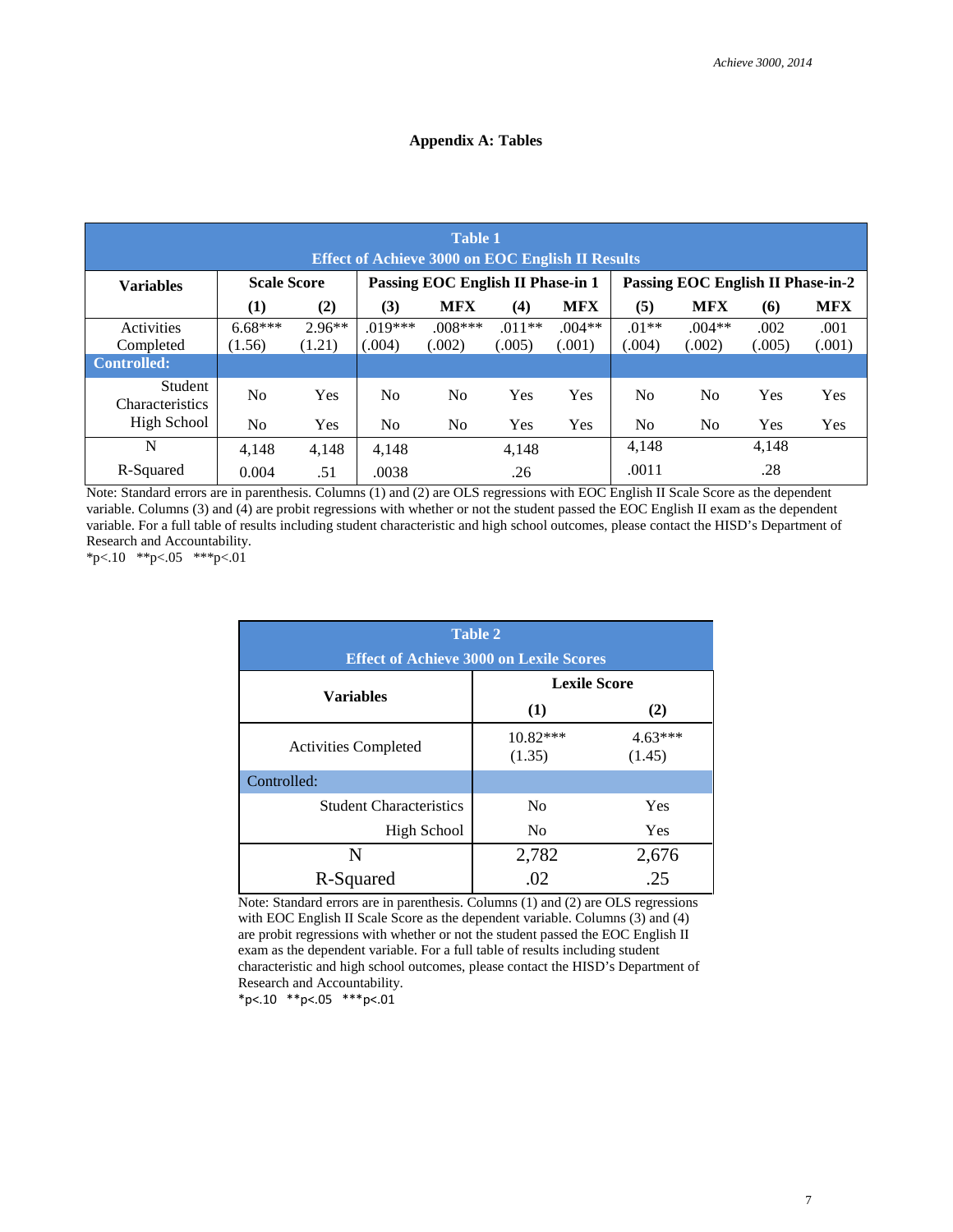

**Appendix B: Figures**

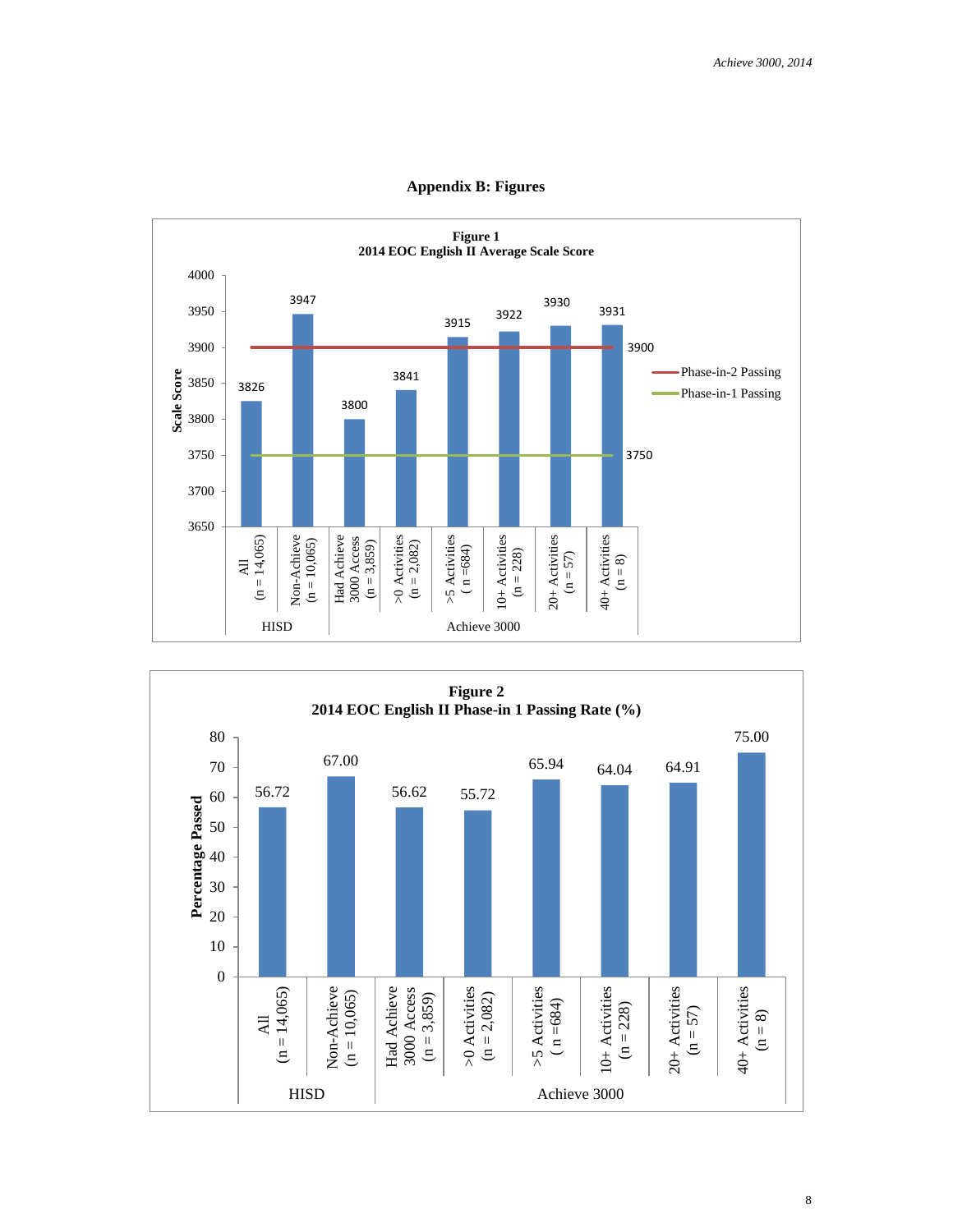



9